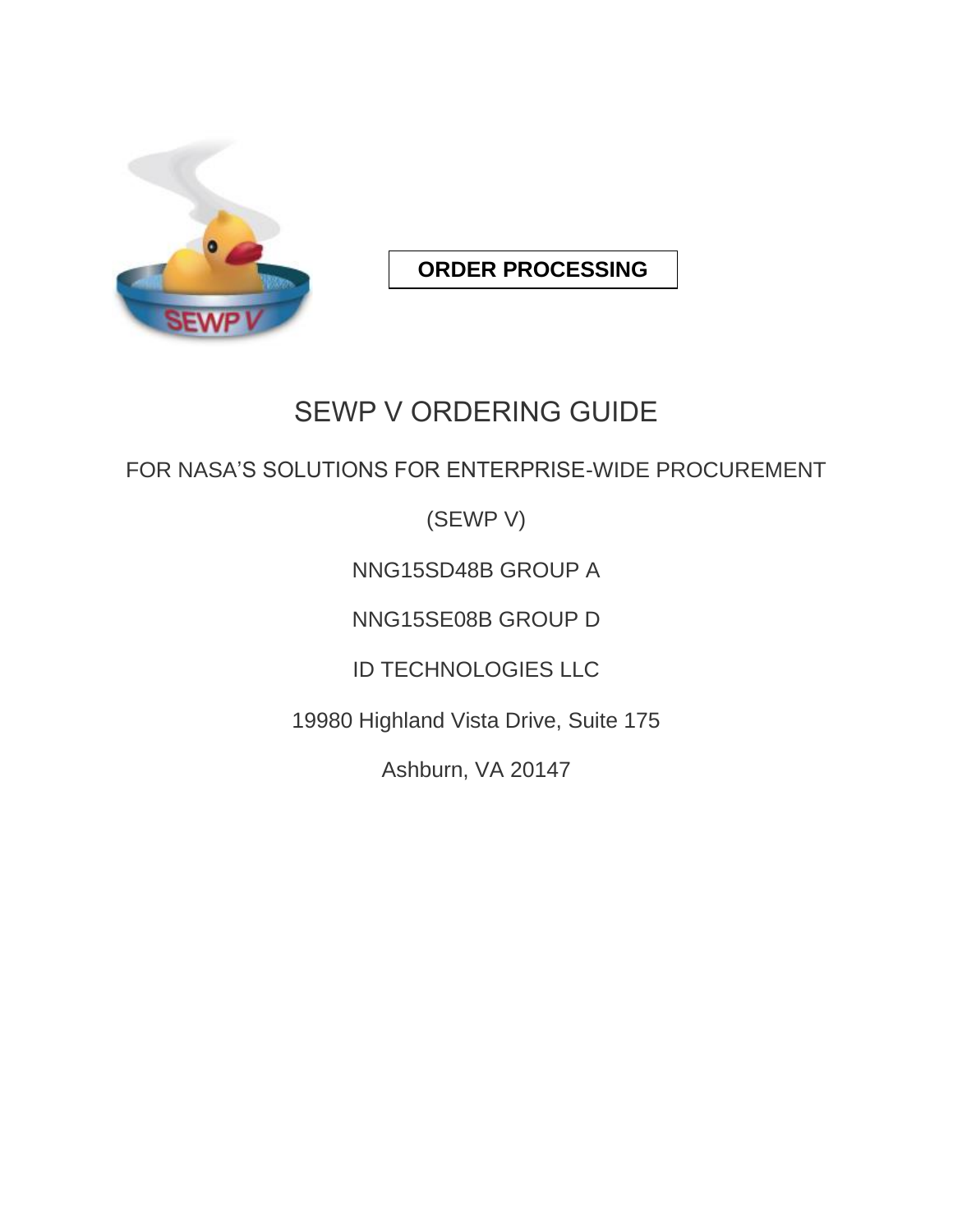# ID Technologies NASA SEWP V

We have been an IT partner to the US Federal Government for over twenty years, operating first as Intelligent Decisions and now as ID Technologies. While the government agencies we work with have IT issues in common, many of the challenges we address are unique to one customer. We learn from each mission we support, but never assume that what works for one will work for others. We take great care to ensure that the enabling technologies we deliver reflect their exceptional circumstances, driven by how their people work and what they must be able to do to succeed, ever mindful of the cost drivers that impact everyone.

That's how we bring our mission to Accelerate Simplicity to life for our Federal Government customers, doing everything possible to get the right capability into the hands of the people who really need it in a timeframe that works for them.

Look to ID Technologies for solutions in:

- Data & Network Security
- Implementation Services
- Customized Hardware & Software Products
- IT-Based Physical Security
- Installations & Deployments
- Agency Specific Requirements
- Specialized Offerings from Niche OEM's

ID Technologies has deep technical expertise and can effectively and efficiently deliver core IT services to our customers. Our engineers are certified and experienced with a wide array of OEM partners in the following areas.

- Server Infrastructure (Dell, Cisco, HP, Red Hat)
- SAN Systems (Dell|EMC Unity | PowerVault | Compellent | XtremIO | VMAX | NetApp)
- Firewalls / VPNs (Cisco, Palo Alto, Juniper, Sonicwall, ForcePoint)
- Backup Solutions (CommVault, Veritas, Data Domain)
- Cloud (Microsoft Azure, Amazon Web Services, VMware Private, Archon Cloud Storage)
- Data Center IP Networking (Cisco Nexus, Dell Force10, Rukus)
- Data Center Storage Networking (Cisco MDS, Broadcom)
- Hyper Converged Infrastructure (Dell/EMC VXRail, Cisco HyperFlex, Nutanix, custom designed VMware vSAN)
- Virtual Desktop Infrastructure (VMware, Citrix, Microsoft RDP)
- Virtual Desktops (Wyse, Clearcube, 10Zig, Teradici)
- Cross Domain Technologies (CSfC, Archon ZV, AFRL SecureView, ForcePoint Trusted Thin Client)
- Load Balancers (F5 Big-IP, Riverbed Steelhead, Citrix NetScaler)
- VoIP Data Center (Cisco Unified Communications Manager, Avaya Aura Communications Manager)
- Wi-Fi Limited Enclave (Cisco Aironet, Aruba, Ruckus)

For more information, visit [www.idtec.com](http://www.idtec.com/) or call toll-free (800) 929-8331.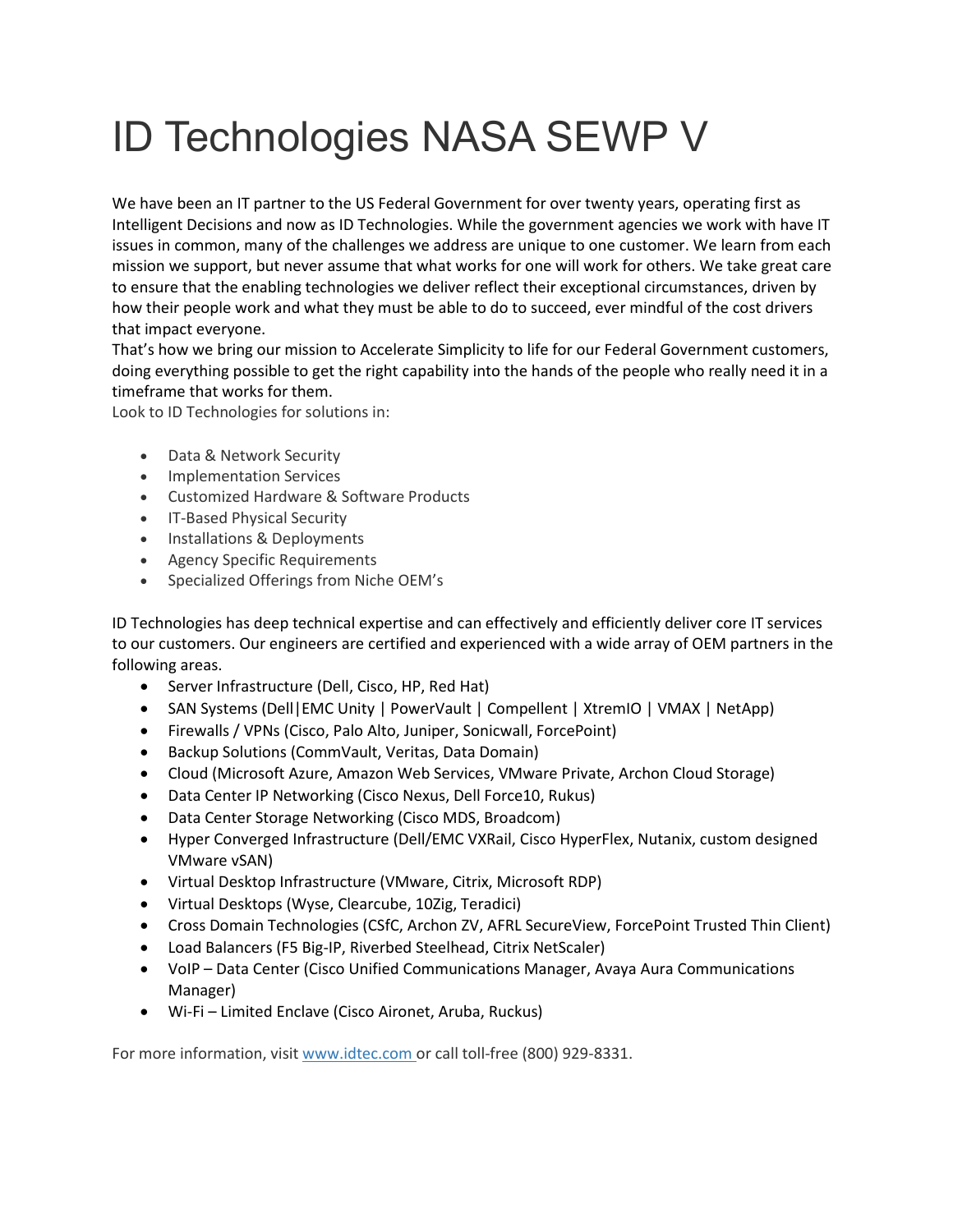**Contract Number:** NNG15SD48B **Business Designation(s):** Other Than Small **Group:** Group A **NAICS**: 334111

**Contract Type:** Multi-award GWAC (Government-Wide Acquisition Contract)

**Contract Users:** Supports Information Technology (IT) product needs for all Federal Agencies

**Ordering Period:** Effective Date: May 1, 2015 – April 30, 2020 Option 1 - Effective May 1, 2020 thru April 30, 2025

**Contract Number:** NNG15SE08B **Business Designation(s):** Other Than Small **Group:** Group D **NAICS**: 541519

**Contract Type:** Multi-award GWAC (Government-Wide Acquisition Contract)

**Contract Users:** Supports Information Technology (IT) product needs for all Federal Agencies

**Ordering Period:** Effective Date: May 1, 2015 – April 30, 2020 Option 1 – Effective May 1, 2020 - April 30, 2025

#### **Ordering Guide**

#### **Ordering Overview**

The SEWP (Solutions for Enterprise-Wide Procurements) contracts are open to NASA civil employees, NASA contractors, federal agencies, and federal agency contractors. This document explains how to procure through SEWP. The contracts are managed and administered by NASA's Goddard Space Flight Center (GSFC) at the NASA SEWP Program Management Office (PMO).

SEWP contracts focus on Information Technology product: servers, peripherals, software, supporting equipment and associated training, installation, and implementation solutions.

Benefits of using SEWP V

- $\triangleright$  Available leasing and financing options
- $\triangleright$  Ease of use Product updates with 24 hrs.
- $\triangleright$  Multiple manufactures with competing products and pricing
- $\triangleright$  Each delivery order can specify its own special terms
- ➢ Ability to support a "stand-alone" CUPA BPA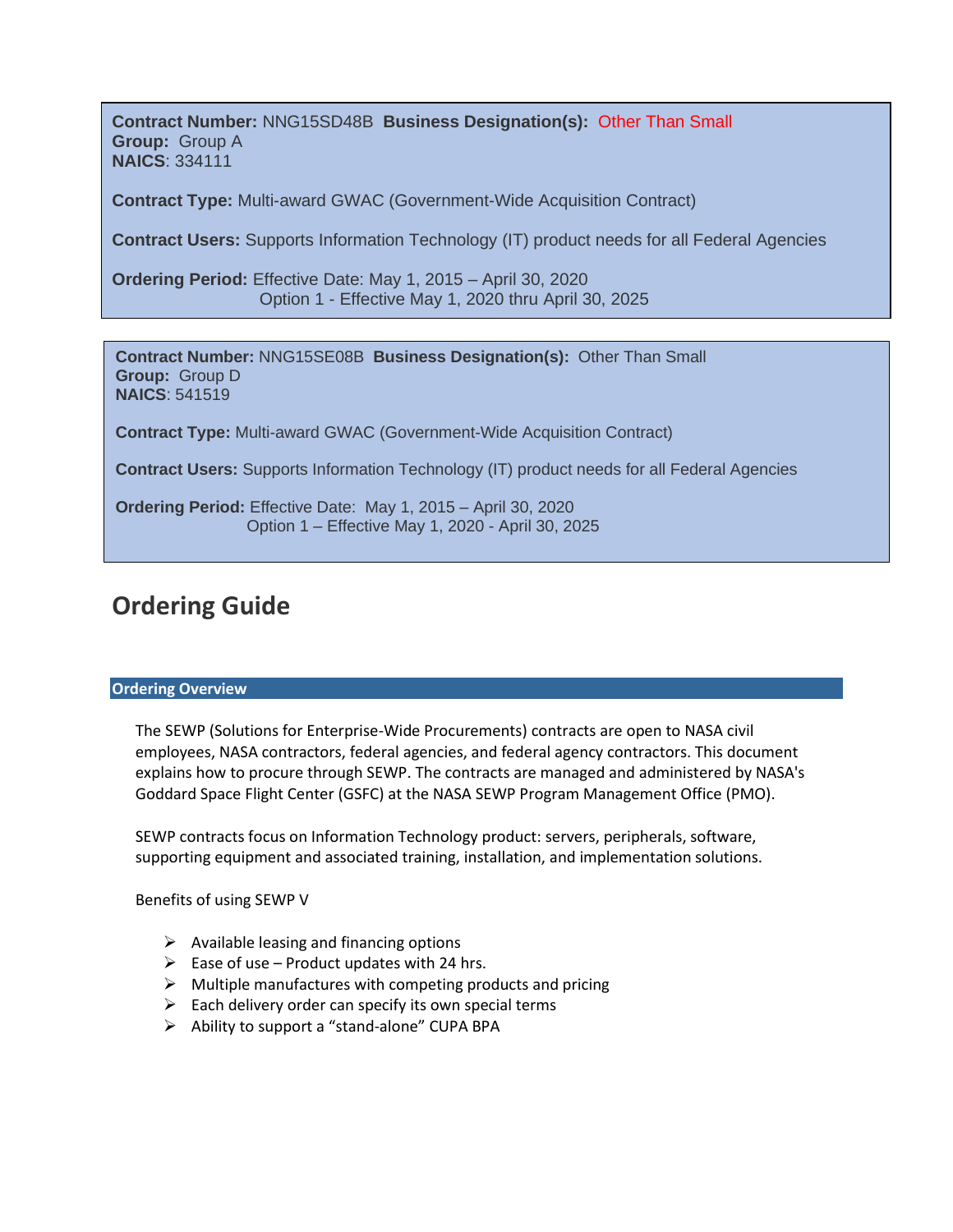#### **The NASA SEWP Office**

NASA provides contract services through the NASA SWEP Program Office. The Program Office operates the SEWP contract on behalf of all Government agencies and tracks agency spending and DPA limits, manages contract data, tracks and displays order status, and posts contract holder past performance data to the main website. Order status and contract purchase information can be found on the SEWP BOWL website.

#### **Ordering Process**

The internal ordering process of each agency varies. The process and accompanying forms for PR's and DO's that are issued against a SEWP contract is defined by the issuing agency and not the NASA SEWP Program Management Office (PMO). The typical process, however, is for an end-user to determine a requirement and generate a purchase request (PR). The PR along with any necessary funding information is sent to that Agency's procurement office which results in the issuance of a delivery order (DO). Any valid Federal Agency DO form, and the associated delivery order number may be used. The NASA SEWP Program Management Office (PMO) does not issue DO's - these must be issued through the issuing Agency's procurement office. The SEWP Program Management Office (PMO) reviews, processes and tracks issued DOs and forwards them to the Contract Holder(s)

Some agencies have special requirements for issuing IT Delivery Orders. It is the Issuing Agency's Contracting Officers' (COs/KOs) responsibility to be aware of any agency-specific policies regarding issuing orders via an existing contract vehicle and Government Wide Acquisition Contracts. There are no requirements under the SEWP Contracts for issuing agencies to use other intermediary procurement offices, except as directed through their own internal policies.

| <b>End user or</b><br><b>Contracting Officer (CO)</b>                                                                                             | <b>NASA SEWP PMO</b>                                                                     | <b>SEWP Contract Holder</b>                                                                           |
|---------------------------------------------------------------------------------------------------------------------------------------------------|------------------------------------------------------------------------------------------|-------------------------------------------------------------------------------------------------------|
| 1. Determines best value<br>through market research.<br>2. Creates Delivery Order<br>citing NASA SEWP<br>Contract # and Prime<br>Contract Holder. | 1. Verifies Order.<br>2. Forwards valid Orders to<br>the appropriate<br>Contract Holder. | 1. Processes Order.<br>2. Delivers equipment and<br>services.<br>3. Invoices Agency or<br>Contractor. |
| 3. Sends order to NASA<br>SEWP BOWL.<br>4. Obtain ITARs<br>or note exception<br>to ITARs<br>requirement                                           |                                                                                          |                                                                                                       |

Regardless of Agency-specific Ordering processes, the general flow for SEWP orders is: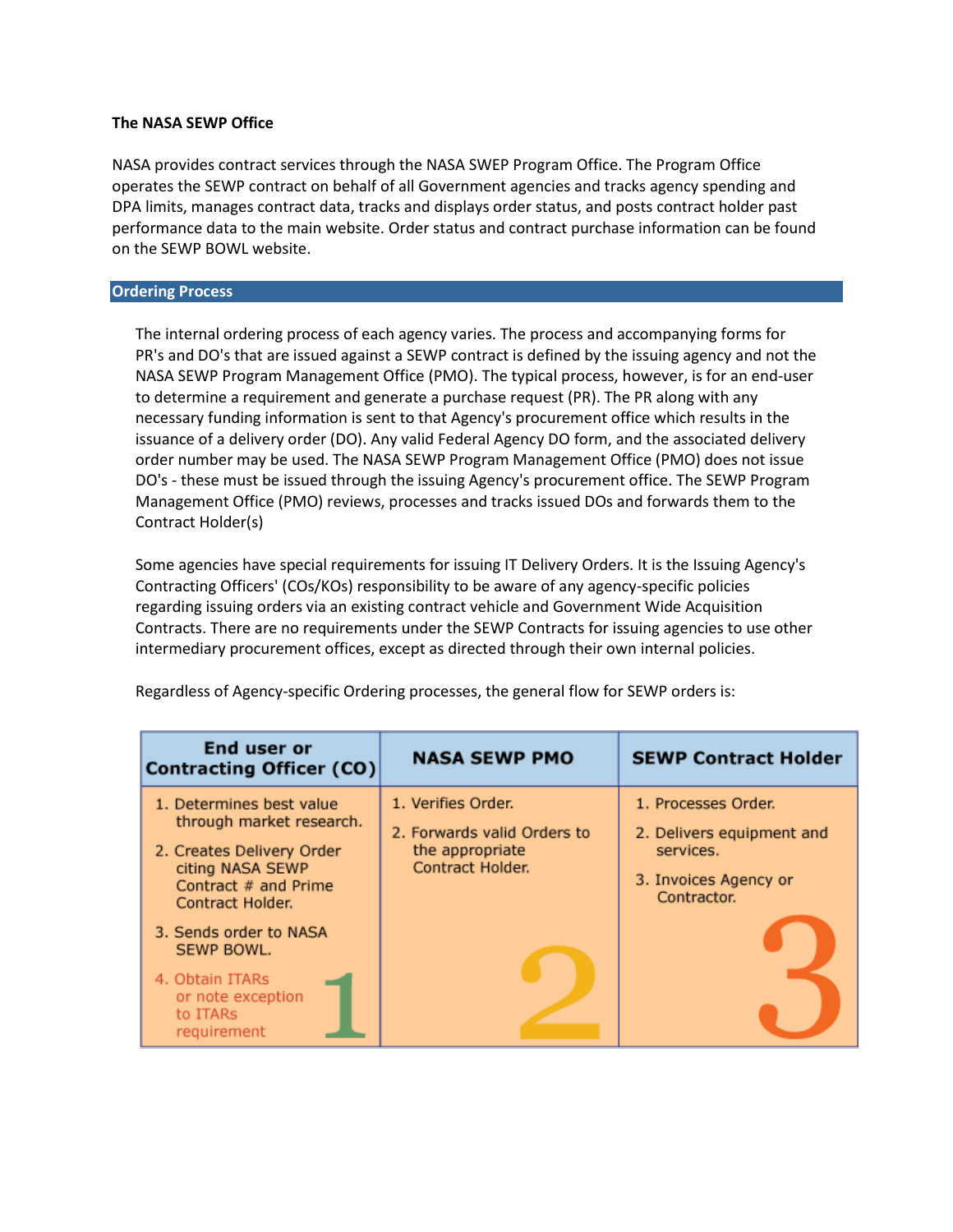If modifications are made to any order, these modifications must also route through the SEWP Program Management Office (PMO).

To assist you in preparing your delivery orders, below you will find important information in reference to processing delivery orders through the SEWP Program office. Please feel free to contact the SEWP helpline if you have any questions concerning your purchase orders, our webtools or any SEWP related topics at 301-286-1478. Our hours of operation are as follow Monday - Friday 7:30 am to 6:00pm EST.

#### **Delivery orders are required to contain the following information for processing. If the below information does not appear on the delivery order, the order may not be processed, or processing may be delayed.**

- Delivery Order Number (any valid Government DO is allowed)
- Quote from a SEWP Contract Holder verifying the viability of the order
- Date Delivery Order Issued
- SEWP Contract Number
- SEWP Contract Holder's mailing address and phone number
- Issuing Office: Agency Name and Mailing Address
- Ship to Office: Agency Name and Mailing Address
- Total dollar amount of order
- Contracting Officer's Signature
- Contracting Officer's Phone Number
- Date Delivery Order Signed
- Line Items/Pricing

#### **Surcharge**

As of October 1, 2020, the SEWP surcharge for all orders is a 0.34% The fee is included in the price of all products and is not separately listed on quotes. It is the Contract Holder's responsibility to pay the fee from their quoted product prices.

NASA SEWP reserves the right to adjust all surcharge rates as the SEWP Program Management Office (PMO) budget so requires.

Note that the NASA SEWP Program Management Office (PMO) operates on a non-profit, selfcontained Full Cost Accounting Budget. The fees are set solely to fund the services and staff provided by the NASA SEWP Program Management Office (PMO). Collection of excess fees will result in either an increase in services, a decrease in the fee structure or a combination of the two.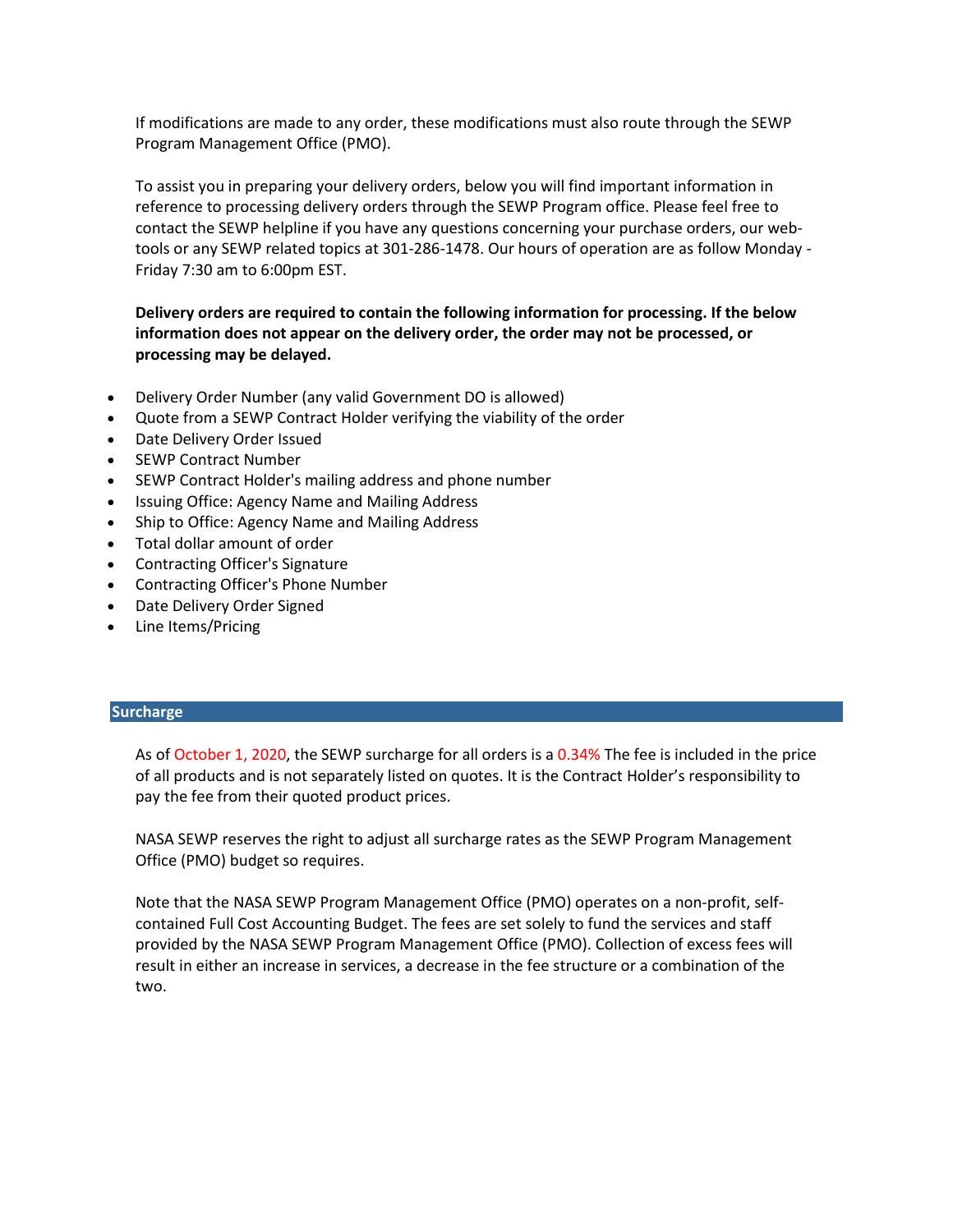#### **Who Can Use SEWP**

Reference SEWP V Section A.1.12. INDIVIDUALS AUTHORIZED TO ISSUE ORDERS

The SEWP contracts are for use by NASA, all Federal Agencies and approved Federal Agency support service contractors. Approved support service contractors must comply with the requirements of SEWP and the Issuing Agency.

To authorize a contractor to purchase from the SEWP contracts, the authorizing contracting officer should send a copy of the authorization letter to the SEWP Program Management Office (PMO) containing all of the following information:

- 1. Authorizing Agency Name, Contracting Officer (CO) Name, Mailing Address, Phone/FAX number and the contractor corporate name, division, and address.
- 2. Contract number and period of performance
- 3. A statement that the contractor is authorized to purchase from SEWP contracts in support of the above contract.
- 4. The CO's/KO's signature and date signed.

The letter should be sent in advance of or with the first order via fax, e-mail or Ground Mail. [sewporders@sewp.nasa.gov](mailto:sewporders@sewp.nasa.gov)

Upon review of the authorization letter, the contractor's name and contract information will be added at the Approved Support Service Contractors web page.

[Authorization Letter Template](https://sewpv.com/AuthorizationLetterTemplate.pdf) Updated: January 2022

OCI Specific Authorization Letter Template Updated: January 2022

#### **Economy Act**

Delivery orders issued against the SEWP contracts are not subject to the Economy Act. FAR 17.500(b) states The Economy Act applies when more specific statutory authority does not exist. Examples of acquisitions to which the Economy Act does not apply (17.500(b)(2)include acquisitions using Government-wide acquisition contracts. The SEWP contracts are Government Wide Acquisition Contracts. The authority for the SEWP contracts is from the Office of Management and Budget (OMB) , pursuant to Section 5112(e) of the Information Technology Management Reform Act ("Clinger-Cohen Act"), 40 U.S.C. 1412(e), which authorizes the Director of OMB to designate one or more heads of executive agencies as executive agents for government-wide acquisitions contracts for IT.

There is a requirement that all SEWP Delivery Orders be routed through the NASA SEWP Program Management Office (PMO) to ensure all ordering information is complete, accurate and in scope with the applicable contract. However, NASA does not issue orders for other agencies under the SEWP contracts, and other Federal Agencies do not send funds to NASA. Each SEWP Delivery Order is funded and issued to the SEWP Prime Contractor by a Contracting Officer at the ordering Federal Agency.

#### **Fair Opportunity When Using SEWP Contracts**